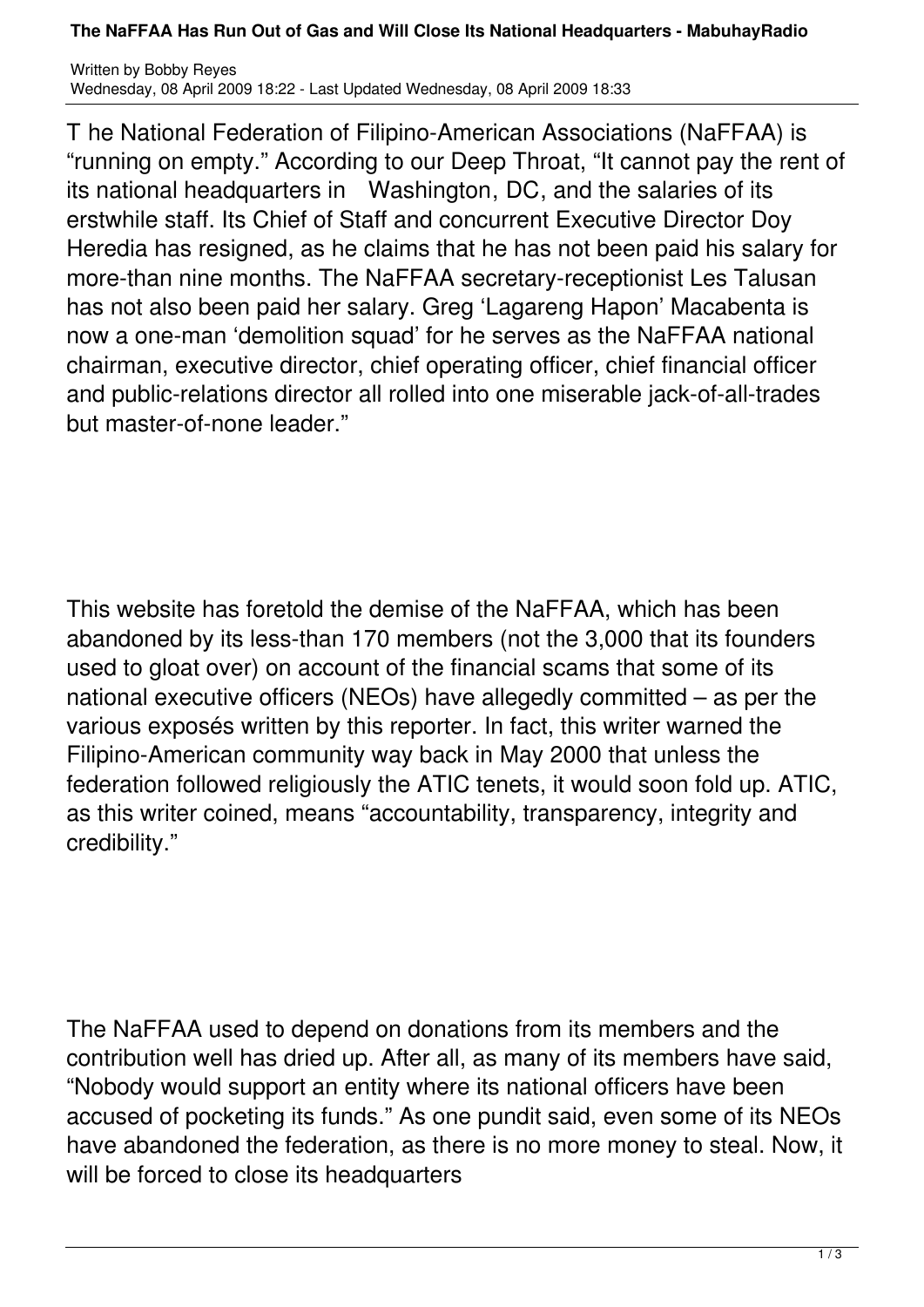T he MabuhayRadio.com has documented the various financial scandals in the federation in its NaFFAAgate, as can be accessed in this hyperlink, htt p://www.mabuhayradio.com/sections/naffaagate.html

Even the former NaFFAA National Chairwoman, Loida Nicolas-Lewis, has stopped her periodic donations to the federation. She is said to be the richest Filipino in the United States but according to our sources, she has refused to throw good money after bad.

**\*** Here are some of the articles about the current financial problems of the NaFFAA, as published in the http://www.mabuhayradio.com/sections/naffaagate.html:

New "Payroll Scandal" Hits the NaFFAA National Headquarters

[The NaFFAA Is Bankrupt Not Only Financially But Also Intellect](sections/naffaagate/3292-new-payroll-scandal-hits-the-naffaa-national-headquarters.html)ually

[The "Embezzlement" Issues in the Menorgate/NaFFAAgate Scandal](sections/naffaagate/694-the-naffaa-is-bankrupt-not-only-financially-but-also-intellectually.html)s of San Jose

[Communi](sections/naffaagate/2855-the-embezzlement-issues-in-the-menorgatenaffaagate-scandals-of-san-jose.html)ty Urged to Continue Boycott of the NaFFAA